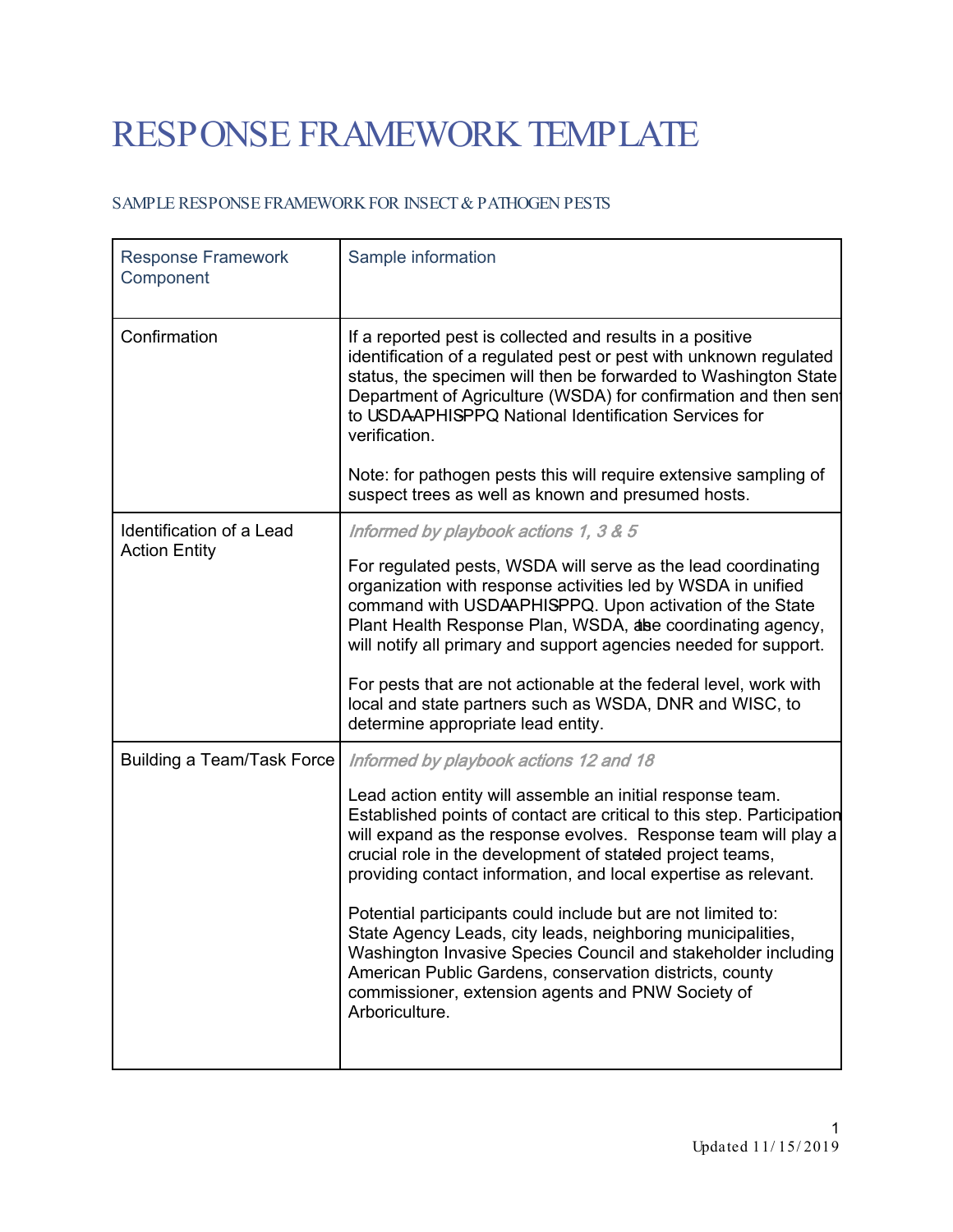| Communication                                             | Informed by playbook action 10                                                                                                                                                                                                                                                                                                                                                                                                             |
|-----------------------------------------------------------|--------------------------------------------------------------------------------------------------------------------------------------------------------------------------------------------------------------------------------------------------------------------------------------------------------------------------------------------------------------------------------------------------------------------------------------------|
|                                                           | Initial notification will be made by USDAPHISPPQ and WSDA to<br>the task force members only upon verification of pest by USDA<br>APHISPPQ. Further formal notifications and announcements will<br>be made jointly by USDAAPHISPPQ and WSDA. Refer public<br>information officer and communications staff to State Plant<br>Regulatory Office or Joint Information Command Officer (JIC) for<br>key messages and official press release(s). |
| Delineation of Geographic<br>Scope/Extent of the Incident | Informed by playbook actions 3, 6 & 16<br>Support state responders in delineating scope of incident,<br>including extensive sampling of suspect trees and<br>known/presumed hosts by furnishing data, including but not<br>limited to pest risk analysis, assessmentand tree<br>inventory/canopy map data.                                                                                                                                 |
| Establishing a Management<br><b>Review Panel</b>          | Informed by playbook actions 2 & 12<br>Lead action entity or Response Team will establish a review<br>panel(s) as necessary. Panel(s) may be asked to provide scientif<br>or policy support, review response logistics such as identifying a<br>waste management lead for the area, work with stakeholder<br>groups to determine pest prevention tree policies as determined<br>by the pest response needs.                                |
| Convening/Engaging Urban<br><b>Forest Pest Partners</b>   | Informed by playbook actions 9 & 11<br>Engage partners and landowners in assessing impacts and<br>potential challenges with responses considering environmental<br>and socioeconomic factors. Example groups could include<br>neighborhood associations, local conservation groups, business<br>associations, and community alliances.                                                                                                     |
| Response Determination                                    | Informed by playbook actions 6, 7, & 18                                                                                                                                                                                                                                                                                                                                                                                                    |
|                                                           | Lead action entity will determine the level of response and any<br>elements of the Incident Command<br>System to be incorporated and scaled according to the situation.                                                                                                                                                                                                                                                                    |
|                                                           | Examples of the organizations that would support a local<br>response function include Departmenbf Transportation, Office of<br>the Attorney General, and the Emergency Management Division.                                                                                                                                                                                                                                                |